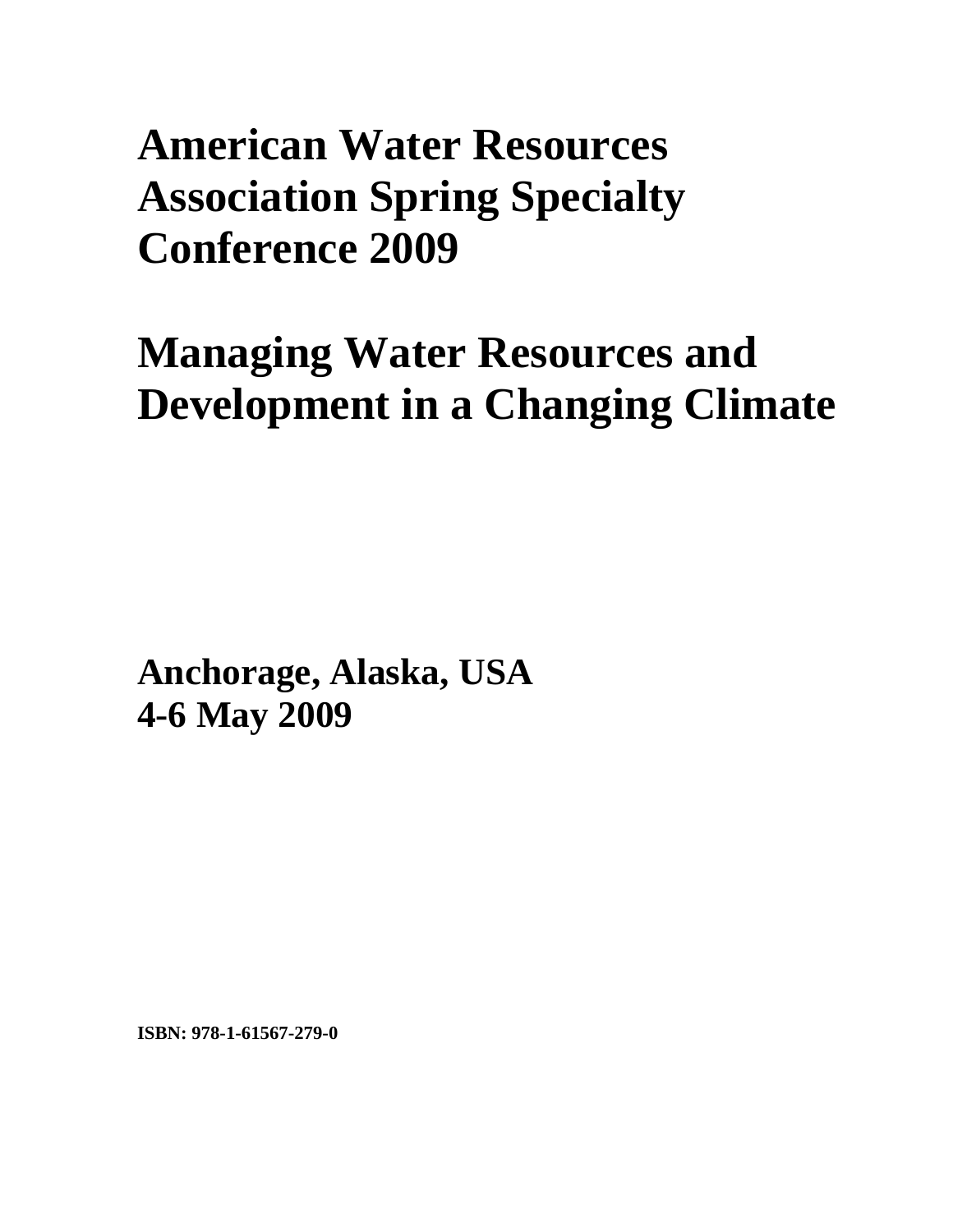**Printed from e-media with permission by:** 

Curran Associates, Inc. 57 Morehouse Lane Red Hook, NY 12571



**Some format issues inherent in the e-media version may also appear in this print version.** 

Copyright© (2009) by the American Water Resources Association All rights reserved.

Printed by Curran Associates, Inc. (2009)

For permission requests, please contact the American Water Resources Association at the address below.

American Water Resources Association PO Box 1626 Middleburg, VA 20118

Phone: (540) 687-8390 Fax: (540) 687-8395

awrahq@aol.com

#### **Additional copies of this publication are available from:**

Curran Associates, Inc. 57 Morehouse Lane Red Hook, NY 12571 USA Phone: 845-758-0400 Fax: 845-758-2634 Email: curran@proceedings.com Web: www.proceedings.com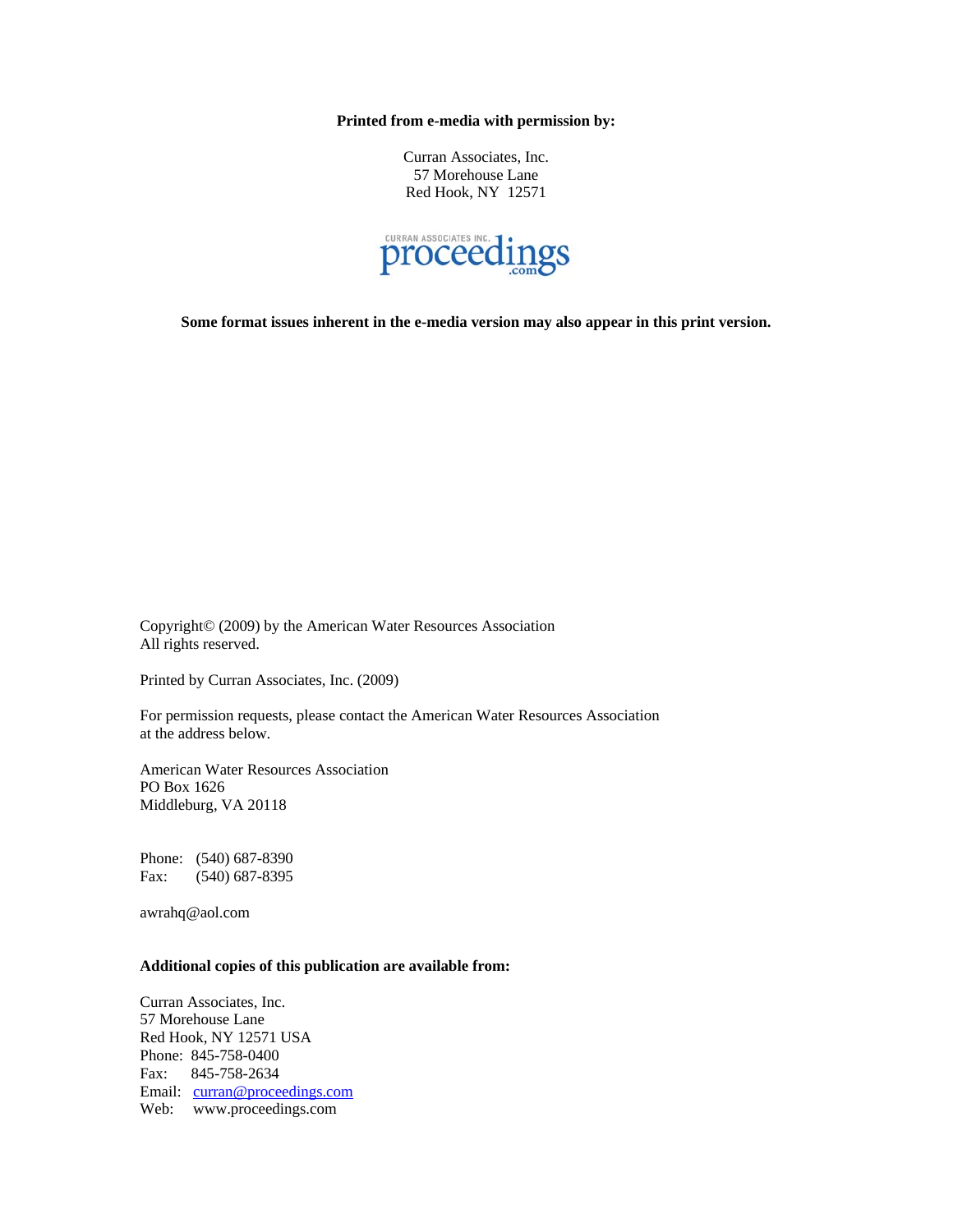### **TABLE OF CONTENTS**

### **Abstracts**

| Forecasting Resilience in Arctic Societies: Agent-based Modeling Tools for Assessing Human-                                                                          |  |
|----------------------------------------------------------------------------------------------------------------------------------------------------------------------|--|
| Lilian Alessa, Andrew Kliskey, Mark Altaweel                                                                                                                         |  |
| Implications of Climate Change for Okanagan Basin Water Availability and Salmonid Restoration                                                                        |  |
| Clint Alexander                                                                                                                                                      |  |
| Fire Recovery Watershed Runoff Modeling in Warm Springs Creek, Idaho: Developing a Better                                                                            |  |
| Jonathan Ambrose, Rob Richardson                                                                                                                                     |  |
| Stuart Appelbaum                                                                                                                                                     |  |
| Two Distinct Mechanisms of Lake Hydrological and Chemical Change Along the Arctic Coastal                                                                            |  |
|                                                                                                                                                                      |  |
| Christopher Arp, Benjamin M. Jones, Frank E. Urban, Joel A. Schmutz                                                                                                  |  |
| Deg-Hyo Bae, Il-Won Jung, Byong-Ju Lee, Taehyun Jun                                                                                                                  |  |
|                                                                                                                                                                      |  |
| William Battaglin, Lauren Hay, S. Markstrom                                                                                                                          |  |
| Use of Winter Low-flow Measurements and Open-water Surveys to Characterize Surface-                                                                                  |  |
| Robin Beebee                                                                                                                                                         |  |
| Recent Woody Invasion of Wetlands on the Kenai Peninsula Lowlands, South-central Alaska; A                                                                           |  |
| Edward Berg, Kacy McDonnell, Roman Dial, Allana DeRuwe                                                                                                               |  |
|                                                                                                                                                                      |  |
| Erica Betts                                                                                                                                                          |  |
| Simulated Snowmelt and Ground-water Recharge Trends from 1960 to 2099 for Basins Draining to                                                                         |  |
|                                                                                                                                                                      |  |
| David Bjerklie, Thomas J. Trombley, Lauren Hay                                                                                                                       |  |
| Stephen Bourne, Kelly Brumbelow, Amy Tidwell, William Schnabel                                                                                                       |  |
| North Slope Decision Support for Water Resources Planning and Management: Technological                                                                              |  |
| Stephen Bourne, Kelly Brumbelow, Amy Tidwell, William Schnabel                                                                                                       |  |
| Trends in Streamflow in the Yukon River Basin from 1944 to 2005 and the Influence of the Pacific                                                                     |  |
|                                                                                                                                                                      |  |
| <b>Tim Brabets</b>                                                                                                                                                   |  |
|                                                                                                                                                                      |  |
| Levi Brekke, Kevin Werner, Donald Laurine, David Garen                                                                                                               |  |
| Climate Change Impacts and Adaptation of the Peribonka River Water Resources System (Quebec,                                                                         |  |
| Marie Minville, Francois Brissette, Stephane Krau, Robert Leconte                                                                                                    |  |
| David Broadfoot, Krey Price, Christy Miller                                                                                                                          |  |
| North Slope Decision Support for Water Resources Planning and Management: Institutional Aspects 18<br>Kelly Brumbelow, Stephen Bourne, Amy Tidwell, William Schnabel |  |
|                                                                                                                                                                      |  |
| Rena Bryan, Chien-Lu Ping, Larry Hinzman                                                                                                                             |  |
| Oil Shale Development in the Western United States: Water Resources Challenges, Impacts and                                                                          |  |
|                                                                                                                                                                      |  |
| Steven Burian, Eric Jones, Ramesh Goel, Andy Hong, Liang Li, Zhixiong Cha, Beth Dudley-Murphy, Greg Nash                                                             |  |
| Estimating Hydrologic Change in an Area Underlain by Discontinuous Permafrost on the Seward                                                                          |  |
|                                                                                                                                                                      |  |
| Robert C. Busey, Larry Hinzman                                                                                                                                       |  |
| Sarah Byam, Jessica Cherry                                                                                                                                           |  |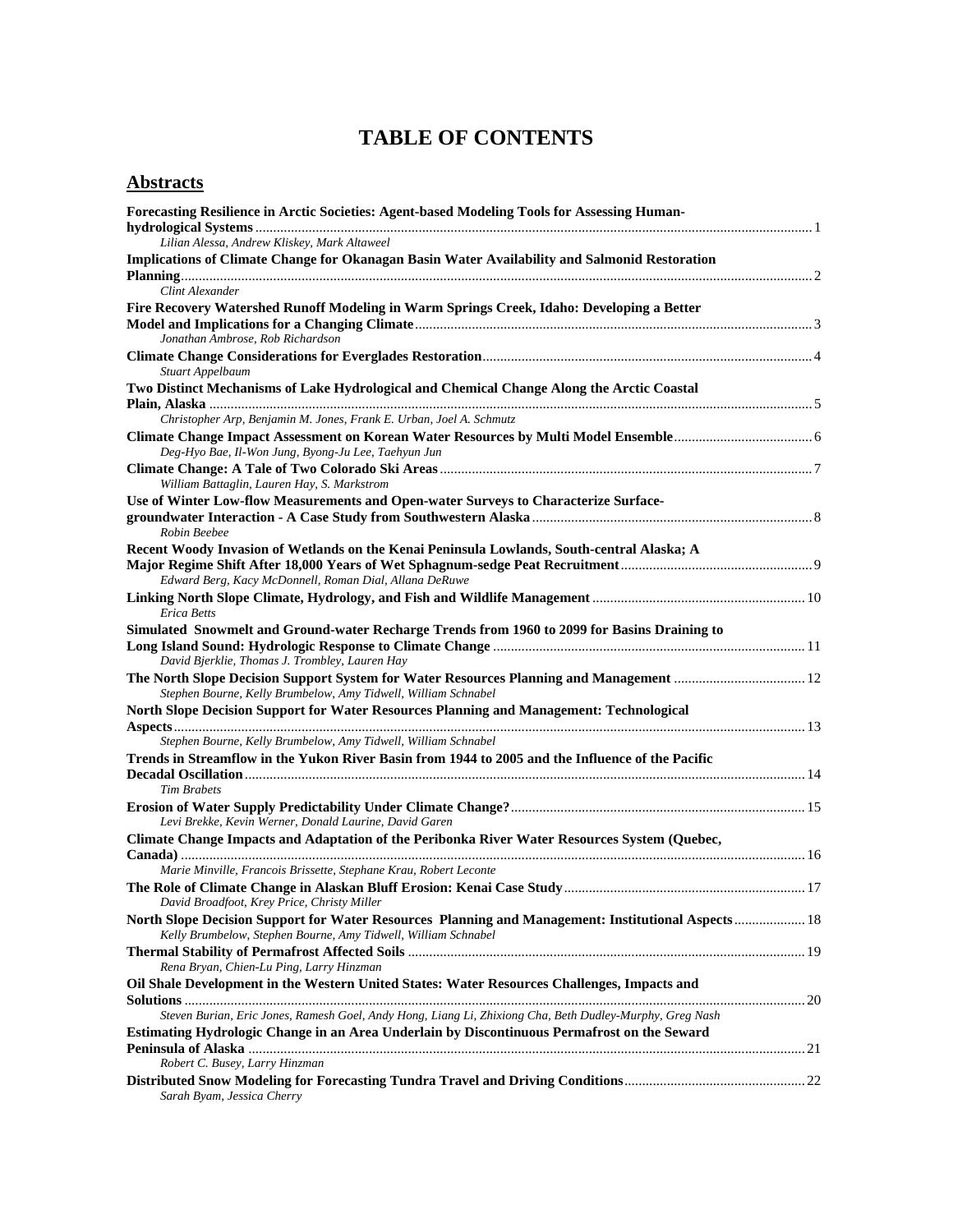| B-S. Kim, BoKyung Kim, Hyun-Han Kwon, Seok-Young Yoon<br>Assessing Potential Impacts of and Prioritizing Response to Global Climate Change: A Methodology<br>Amy Carlson<br>Katherine Chase<br>Southeast Alaska Hydropower: Reconsidering Climate Variability and Change in the Development<br>Jessica Cherry, Amy Tidwell, Nancy Fresco, Sue Walker<br>Daniel Christiansen<br>Barton D. Clinton, J.M. Vose, J.D. Knoepp, K.J. Elliott, B.C. Reynolds<br>Characterization of Soil Properties to Derive Pedo-transfer Functions to Map Soil Moisture at a<br>Shanon Connelly, Barnali Dixon<br>Jennifer Conner<br><b>Bryce Contor</b><br>Integrating Spatially Explicit Watershed Models with In-stream Habitat Models: A Discussion on<br>Barnali Dixon, J. Earls, A.F. Casper, J.A. Gore<br>Copper Runoff To San Francisco Bay From Brake Pad Wear Debris: A Modeling Assessment 33<br>Anthony S. Donigian Jr., Brian R. Bicknell, Kirsten Sinclair Rosselot, Elizabeth A. Wolfram<br>Huifang Dou, Yiding Han, Yangquan Chen<br>Predominate Selection of Low Water Using Trees in California Communities Would Preserve the<br>David Dudley<br><b>Paul Easley</b><br>Ted Engman, Steven Ambrose, Jared Entin, David Toll<br>Assessing Risk to Shoreline-dependent Birds Due to Climate Change and Human Disturbances at<br>Richard Fischer, Igor Linkov, Gregory Kiker, Resit Akçakaya, Lev Ginzb<br>Shaoqing Ge, Daqing Yang, Douglas Kane<br>Mohamed Said Gheblawi<br>Natural Disasters and Extreme Climate Events: Impacts and Implications for Water Resources<br>Chennat Gopalakrishnan, Jason K. Levy<br>David Groves, Robert Lempert<br>Spatially-explicit Economic Impact Assessment of Climate Change on the Water Resources of the<br>Heejun Chang, Il-Won Jung, Brian Block, Sarah Praskievicz<br>Adapting Water Management Programs to Climate Change at the Toronto and Region Conservation<br>Don Haley, Ryan Ness<br>Development of a Distributed Hydrological Model for Accurate Estimation of Watershed Response  45<br>Kun Yeun Han, Gwangseob Kim, Keuksoo Kim<br>Larry Hartig<br>Lauren Hay, S. Markstrom | Analysis of Impact Climate Change on Extreme Rainfall in Korea Using a 2 Climate Scenario and |  |
|--------------------------------------------------------------------------------------------------------------------------------------------------------------------------------------------------------------------------------------------------------------------------------------------------------------------------------------------------------------------------------------------------------------------------------------------------------------------------------------------------------------------------------------------------------------------------------------------------------------------------------------------------------------------------------------------------------------------------------------------------------------------------------------------------------------------------------------------------------------------------------------------------------------------------------------------------------------------------------------------------------------------------------------------------------------------------------------------------------------------------------------------------------------------------------------------------------------------------------------------------------------------------------------------------------------------------------------------------------------------------------------------------------------------------------------------------------------------------------------------------------------------------------------------------------------------------------------------------------------------------------------------------------------------------------------------------------------------------------------------------------------------------------------------------------------------------------------------------------------------------------------------------------------------------------------------------------------------------------------------------------------------------------------------------------------------------------------------------------------------------------|-----------------------------------------------------------------------------------------------|--|
|                                                                                                                                                                                                                                                                                                                                                                                                                                                                                                                                                                                                                                                                                                                                                                                                                                                                                                                                                                                                                                                                                                                                                                                                                                                                                                                                                                                                                                                                                                                                                                                                                                                                                                                                                                                                                                                                                                                                                                                                                                                                                                                                |                                                                                               |  |
|                                                                                                                                                                                                                                                                                                                                                                                                                                                                                                                                                                                                                                                                                                                                                                                                                                                                                                                                                                                                                                                                                                                                                                                                                                                                                                                                                                                                                                                                                                                                                                                                                                                                                                                                                                                                                                                                                                                                                                                                                                                                                                                                |                                                                                               |  |
|                                                                                                                                                                                                                                                                                                                                                                                                                                                                                                                                                                                                                                                                                                                                                                                                                                                                                                                                                                                                                                                                                                                                                                                                                                                                                                                                                                                                                                                                                                                                                                                                                                                                                                                                                                                                                                                                                                                                                                                                                                                                                                                                |                                                                                               |  |
|                                                                                                                                                                                                                                                                                                                                                                                                                                                                                                                                                                                                                                                                                                                                                                                                                                                                                                                                                                                                                                                                                                                                                                                                                                                                                                                                                                                                                                                                                                                                                                                                                                                                                                                                                                                                                                                                                                                                                                                                                                                                                                                                |                                                                                               |  |
|                                                                                                                                                                                                                                                                                                                                                                                                                                                                                                                                                                                                                                                                                                                                                                                                                                                                                                                                                                                                                                                                                                                                                                                                                                                                                                                                                                                                                                                                                                                                                                                                                                                                                                                                                                                                                                                                                                                                                                                                                                                                                                                                |                                                                                               |  |
|                                                                                                                                                                                                                                                                                                                                                                                                                                                                                                                                                                                                                                                                                                                                                                                                                                                                                                                                                                                                                                                                                                                                                                                                                                                                                                                                                                                                                                                                                                                                                                                                                                                                                                                                                                                                                                                                                                                                                                                                                                                                                                                                |                                                                                               |  |
|                                                                                                                                                                                                                                                                                                                                                                                                                                                                                                                                                                                                                                                                                                                                                                                                                                                                                                                                                                                                                                                                                                                                                                                                                                                                                                                                                                                                                                                                                                                                                                                                                                                                                                                                                                                                                                                                                                                                                                                                                                                                                                                                |                                                                                               |  |
|                                                                                                                                                                                                                                                                                                                                                                                                                                                                                                                                                                                                                                                                                                                                                                                                                                                                                                                                                                                                                                                                                                                                                                                                                                                                                                                                                                                                                                                                                                                                                                                                                                                                                                                                                                                                                                                                                                                                                                                                                                                                                                                                |                                                                                               |  |
|                                                                                                                                                                                                                                                                                                                                                                                                                                                                                                                                                                                                                                                                                                                                                                                                                                                                                                                                                                                                                                                                                                                                                                                                                                                                                                                                                                                                                                                                                                                                                                                                                                                                                                                                                                                                                                                                                                                                                                                                                                                                                                                                |                                                                                               |  |
|                                                                                                                                                                                                                                                                                                                                                                                                                                                                                                                                                                                                                                                                                                                                                                                                                                                                                                                                                                                                                                                                                                                                                                                                                                                                                                                                                                                                                                                                                                                                                                                                                                                                                                                                                                                                                                                                                                                                                                                                                                                                                                                                |                                                                                               |  |
|                                                                                                                                                                                                                                                                                                                                                                                                                                                                                                                                                                                                                                                                                                                                                                                                                                                                                                                                                                                                                                                                                                                                                                                                                                                                                                                                                                                                                                                                                                                                                                                                                                                                                                                                                                                                                                                                                                                                                                                                                                                                                                                                |                                                                                               |  |
|                                                                                                                                                                                                                                                                                                                                                                                                                                                                                                                                                                                                                                                                                                                                                                                                                                                                                                                                                                                                                                                                                                                                                                                                                                                                                                                                                                                                                                                                                                                                                                                                                                                                                                                                                                                                                                                                                                                                                                                                                                                                                                                                |                                                                                               |  |
|                                                                                                                                                                                                                                                                                                                                                                                                                                                                                                                                                                                                                                                                                                                                                                                                                                                                                                                                                                                                                                                                                                                                                                                                                                                                                                                                                                                                                                                                                                                                                                                                                                                                                                                                                                                                                                                                                                                                                                                                                                                                                                                                |                                                                                               |  |
|                                                                                                                                                                                                                                                                                                                                                                                                                                                                                                                                                                                                                                                                                                                                                                                                                                                                                                                                                                                                                                                                                                                                                                                                                                                                                                                                                                                                                                                                                                                                                                                                                                                                                                                                                                                                                                                                                                                                                                                                                                                                                                                                |                                                                                               |  |
|                                                                                                                                                                                                                                                                                                                                                                                                                                                                                                                                                                                                                                                                                                                                                                                                                                                                                                                                                                                                                                                                                                                                                                                                                                                                                                                                                                                                                                                                                                                                                                                                                                                                                                                                                                                                                                                                                                                                                                                                                                                                                                                                |                                                                                               |  |
|                                                                                                                                                                                                                                                                                                                                                                                                                                                                                                                                                                                                                                                                                                                                                                                                                                                                                                                                                                                                                                                                                                                                                                                                                                                                                                                                                                                                                                                                                                                                                                                                                                                                                                                                                                                                                                                                                                                                                                                                                                                                                                                                |                                                                                               |  |
|                                                                                                                                                                                                                                                                                                                                                                                                                                                                                                                                                                                                                                                                                                                                                                                                                                                                                                                                                                                                                                                                                                                                                                                                                                                                                                                                                                                                                                                                                                                                                                                                                                                                                                                                                                                                                                                                                                                                                                                                                                                                                                                                |                                                                                               |  |
|                                                                                                                                                                                                                                                                                                                                                                                                                                                                                                                                                                                                                                                                                                                                                                                                                                                                                                                                                                                                                                                                                                                                                                                                                                                                                                                                                                                                                                                                                                                                                                                                                                                                                                                                                                                                                                                                                                                                                                                                                                                                                                                                |                                                                                               |  |
|                                                                                                                                                                                                                                                                                                                                                                                                                                                                                                                                                                                                                                                                                                                                                                                                                                                                                                                                                                                                                                                                                                                                                                                                                                                                                                                                                                                                                                                                                                                                                                                                                                                                                                                                                                                                                                                                                                                                                                                                                                                                                                                                |                                                                                               |  |
|                                                                                                                                                                                                                                                                                                                                                                                                                                                                                                                                                                                                                                                                                                                                                                                                                                                                                                                                                                                                                                                                                                                                                                                                                                                                                                                                                                                                                                                                                                                                                                                                                                                                                                                                                                                                                                                                                                                                                                                                                                                                                                                                |                                                                                               |  |
|                                                                                                                                                                                                                                                                                                                                                                                                                                                                                                                                                                                                                                                                                                                                                                                                                                                                                                                                                                                                                                                                                                                                                                                                                                                                                                                                                                                                                                                                                                                                                                                                                                                                                                                                                                                                                                                                                                                                                                                                                                                                                                                                |                                                                                               |  |
|                                                                                                                                                                                                                                                                                                                                                                                                                                                                                                                                                                                                                                                                                                                                                                                                                                                                                                                                                                                                                                                                                                                                                                                                                                                                                                                                                                                                                                                                                                                                                                                                                                                                                                                                                                                                                                                                                                                                                                                                                                                                                                                                |                                                                                               |  |
|                                                                                                                                                                                                                                                                                                                                                                                                                                                                                                                                                                                                                                                                                                                                                                                                                                                                                                                                                                                                                                                                                                                                                                                                                                                                                                                                                                                                                                                                                                                                                                                                                                                                                                                                                                                                                                                                                                                                                                                                                                                                                                                                |                                                                                               |  |
|                                                                                                                                                                                                                                                                                                                                                                                                                                                                                                                                                                                                                                                                                                                                                                                                                                                                                                                                                                                                                                                                                                                                                                                                                                                                                                                                                                                                                                                                                                                                                                                                                                                                                                                                                                                                                                                                                                                                                                                                                                                                                                                                |                                                                                               |  |
|                                                                                                                                                                                                                                                                                                                                                                                                                                                                                                                                                                                                                                                                                                                                                                                                                                                                                                                                                                                                                                                                                                                                                                                                                                                                                                                                                                                                                                                                                                                                                                                                                                                                                                                                                                                                                                                                                                                                                                                                                                                                                                                                |                                                                                               |  |
|                                                                                                                                                                                                                                                                                                                                                                                                                                                                                                                                                                                                                                                                                                                                                                                                                                                                                                                                                                                                                                                                                                                                                                                                                                                                                                                                                                                                                                                                                                                                                                                                                                                                                                                                                                                                                                                                                                                                                                                                                                                                                                                                |                                                                                               |  |
|                                                                                                                                                                                                                                                                                                                                                                                                                                                                                                                                                                                                                                                                                                                                                                                                                                                                                                                                                                                                                                                                                                                                                                                                                                                                                                                                                                                                                                                                                                                                                                                                                                                                                                                                                                                                                                                                                                                                                                                                                                                                                                                                |                                                                                               |  |
|                                                                                                                                                                                                                                                                                                                                                                                                                                                                                                                                                                                                                                                                                                                                                                                                                                                                                                                                                                                                                                                                                                                                                                                                                                                                                                                                                                                                                                                                                                                                                                                                                                                                                                                                                                                                                                                                                                                                                                                                                                                                                                                                |                                                                                               |  |
|                                                                                                                                                                                                                                                                                                                                                                                                                                                                                                                                                                                                                                                                                                                                                                                                                                                                                                                                                                                                                                                                                                                                                                                                                                                                                                                                                                                                                                                                                                                                                                                                                                                                                                                                                                                                                                                                                                                                                                                                                                                                                                                                |                                                                                               |  |
|                                                                                                                                                                                                                                                                                                                                                                                                                                                                                                                                                                                                                                                                                                                                                                                                                                                                                                                                                                                                                                                                                                                                                                                                                                                                                                                                                                                                                                                                                                                                                                                                                                                                                                                                                                                                                                                                                                                                                                                                                                                                                                                                |                                                                                               |  |
|                                                                                                                                                                                                                                                                                                                                                                                                                                                                                                                                                                                                                                                                                                                                                                                                                                                                                                                                                                                                                                                                                                                                                                                                                                                                                                                                                                                                                                                                                                                                                                                                                                                                                                                                                                                                                                                                                                                                                                                                                                                                                                                                |                                                                                               |  |
|                                                                                                                                                                                                                                                                                                                                                                                                                                                                                                                                                                                                                                                                                                                                                                                                                                                                                                                                                                                                                                                                                                                                                                                                                                                                                                                                                                                                                                                                                                                                                                                                                                                                                                                                                                                                                                                                                                                                                                                                                                                                                                                                |                                                                                               |  |
|                                                                                                                                                                                                                                                                                                                                                                                                                                                                                                                                                                                                                                                                                                                                                                                                                                                                                                                                                                                                                                                                                                                                                                                                                                                                                                                                                                                                                                                                                                                                                                                                                                                                                                                                                                                                                                                                                                                                                                                                                                                                                                                                |                                                                                               |  |
|                                                                                                                                                                                                                                                                                                                                                                                                                                                                                                                                                                                                                                                                                                                                                                                                                                                                                                                                                                                                                                                                                                                                                                                                                                                                                                                                                                                                                                                                                                                                                                                                                                                                                                                                                                                                                                                                                                                                                                                                                                                                                                                                |                                                                                               |  |
|                                                                                                                                                                                                                                                                                                                                                                                                                                                                                                                                                                                                                                                                                                                                                                                                                                                                                                                                                                                                                                                                                                                                                                                                                                                                                                                                                                                                                                                                                                                                                                                                                                                                                                                                                                                                                                                                                                                                                                                                                                                                                                                                |                                                                                               |  |
|                                                                                                                                                                                                                                                                                                                                                                                                                                                                                                                                                                                                                                                                                                                                                                                                                                                                                                                                                                                                                                                                                                                                                                                                                                                                                                                                                                                                                                                                                                                                                                                                                                                                                                                                                                                                                                                                                                                                                                                                                                                                                                                                |                                                                                               |  |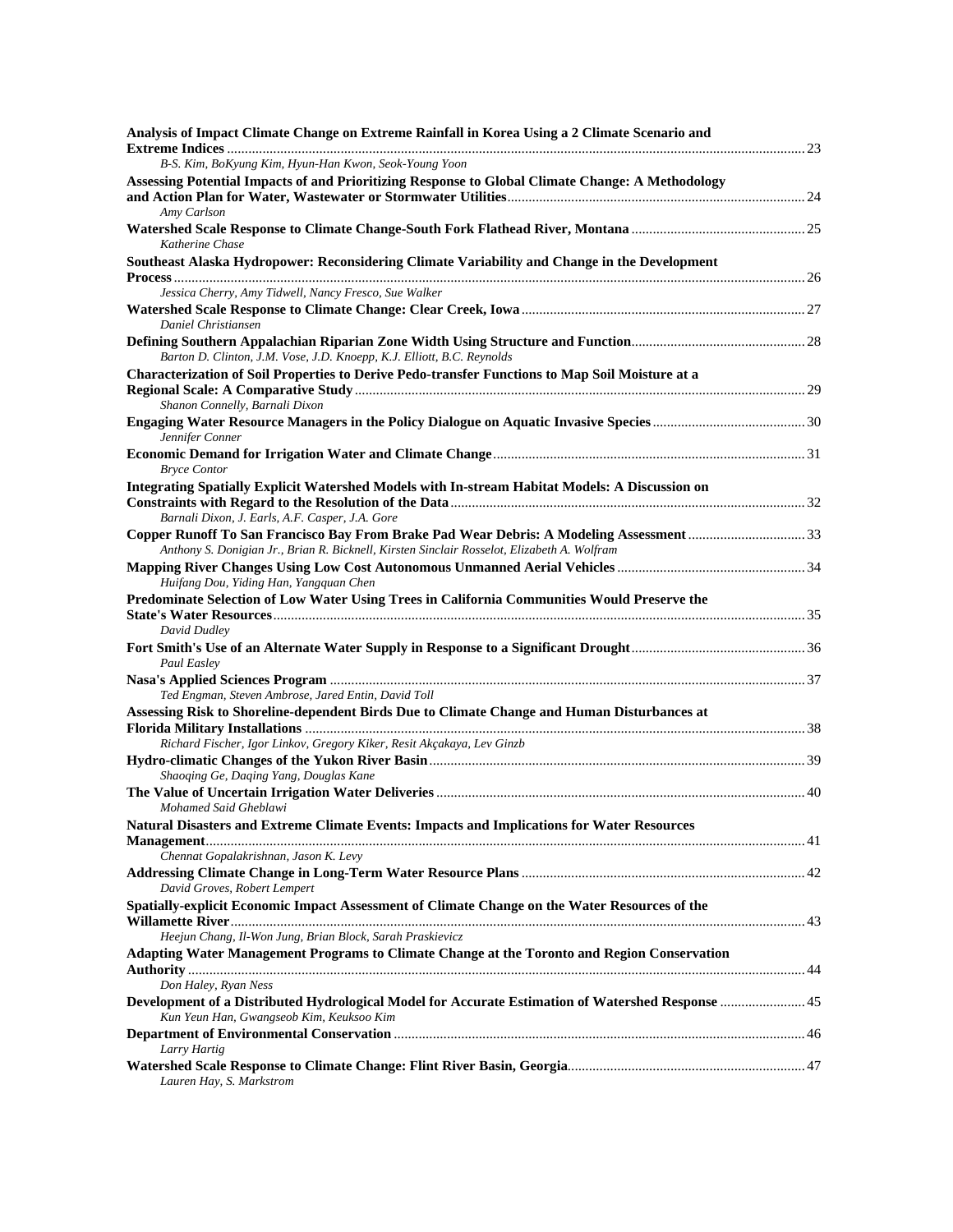| John Hayes, C.V. Privette III, S.J. Klaine                                                                                                                                                                                   |  |
|------------------------------------------------------------------------------------------------------------------------------------------------------------------------------------------------------------------------------|--|
| Modeling Water Movement between Glacial, Agricultural Oasis and Desert for Water Resources                                                                                                                                   |  |
|                                                                                                                                                                                                                              |  |
| Chansheng He, Carlo DeMachi, Thomas E. Croley II, Tim Hunter, Qi Feng                                                                                                                                                        |  |
|                                                                                                                                                                                                                              |  |
| E. Annette Hernandez, Venkatesh Uddameri                                                                                                                                                                                     |  |
|                                                                                                                                                                                                                              |  |
| Suresh Hettiarachchi, Ted Shannon, Jeff Christopherson, Scott Zilka, Matt Redington                                                                                                                                          |  |
|                                                                                                                                                                                                                              |  |
| Larry Hinzman                                                                                                                                                                                                                |  |
| Geospatial Mapping and Analysis of Water Availability-Demand-Use within The Mara River Basin53<br>Christina Hoffman, A. Melesse, M. McClain                                                                                  |  |
|                                                                                                                                                                                                                              |  |
| E.G. Neal, Eran Hood, K.M. Smikrud                                                                                                                                                                                           |  |
|                                                                                                                                                                                                                              |  |
| Adam Hosking, Jerry Sparks, Peter von Lany                                                                                                                                                                                   |  |
| Closing the Loop of Climate Feedback in the Design of Large-scale Water Resources Project56                                                                                                                                  |  |
| Faisal Hossain, I. Jeyachandran, Abebe Sine Gebregiorgis                                                                                                                                                                     |  |
|                                                                                                                                                                                                                              |  |
| Randall Hunt, John Doherty, John Walker, S. Westenbroek, Lauren Hay                                                                                                                                                          |  |
|                                                                                                                                                                                                                              |  |
| Kelly Isaacson, Julie Coonrod                                                                                                                                                                                                |  |
| Projecting the Impact of Climate Change and Urbanization on the Temperature of Surface Runoff                                                                                                                                |  |
|                                                                                                                                                                                                                              |  |
| Ben Janke, William R. Herb, Omid Mohseni, Heinz G. Stefan                                                                                                                                                                    |  |
|                                                                                                                                                                                                                              |  |
| I. Jeyachandran, Steven Burian, Eric R. Pardyjak                                                                                                                                                                             |  |
| Digital Elevation Data for Hydrologic Applications: Computational Efficiency in Two-Dimensional                                                                                                                              |  |
|                                                                                                                                                                                                                              |  |
| David Judi, Timothy McPherson, Steven Burian                                                                                                                                                                                 |  |
|                                                                                                                                                                                                                              |  |
| Douglas Kane, E.K. Youcha, E.D. Trochim, M. Lilly, H. Toniolo                                                                                                                                                                |  |
| Regional Water Security, Contemporary Farm Landuse Trend and Global Climate Change Impact in                                                                                                                                 |  |
|                                                                                                                                                                                                                              |  |
| Girma Kebede, M. Wagaw, T. Gabre, W. Tadesse, G. Bekele, T. Tsegaye                                                                                                                                                          |  |
| HGS-M: A Tool to Conjunctively and Dynamically Simulate Hydrologic Processes and Multi-                                                                                                                                      |  |
|                                                                                                                                                                                                                              |  |
| C. Mary Kang, Varut Guvanasen, Kirk Nelson, George Matanga                                                                                                                                                                   |  |
| Linking Saltwater Intrusion with Impacts to Bald Cypress (Taxodium Distichum) Swamp in the                                                                                                                                   |  |
|                                                                                                                                                                                                                              |  |
| David Kaplan, Rafael Munoz-Carpena, Axel Ritter                                                                                                                                                                              |  |
| An ENSO-based Wavelet Time Series Model for Nitrate Loads in the Little River Watershed 66                                                                                                                                   |  |
| Victoria Keener, James W. Jones, David D. Bosch, Richard Lowrance                                                                                                                                                            |  |
|                                                                                                                                                                                                                              |  |
| Water Quality Effects of Fire Retardant Application in a Small Tundra Lake Near Hughes Alaska  67<br>Ben Kennedy                                                                                                             |  |
|                                                                                                                                                                                                                              |  |
| Anwar Khan, Lewis Hornung, Eli Brossell, Daryl Schneider                                                                                                                                                                     |  |
| Climate Change, Water Resources Management and Planning: A Federal, Interagency Collaboration  69<br>Julie Kiang, J. Rolf Olsen, Kathleen White, Levi Brekke, Roger Pulwarty, David Raff, D. Phil Turnipseed, Robert<br>Webb |  |
|                                                                                                                                                                                                                              |  |
| Gwangseob Kim, Ming Dong Sun, Kun Yeun Han                                                                                                                                                                                   |  |
|                                                                                                                                                                                                                              |  |
| Gwangseob Kim, Jong Pil Kim                                                                                                                                                                                                  |  |
|                                                                                                                                                                                                                              |  |
|                                                                                                                                                                                                                              |  |
| Gwangseob Kim, Kun Yeun Han                                                                                                                                                                                                  |  |
| Hydrology And Water Operations Modeling for Climate Change Risk Assessment in California's                                                                                                                                   |  |
|                                                                                                                                                                                                                              |  |
| Michael Kiparsky, William Collins, David Groves, Michael Hanemann, Brian Joyce, David Purkey, Charles Young                                                                                                                  |  |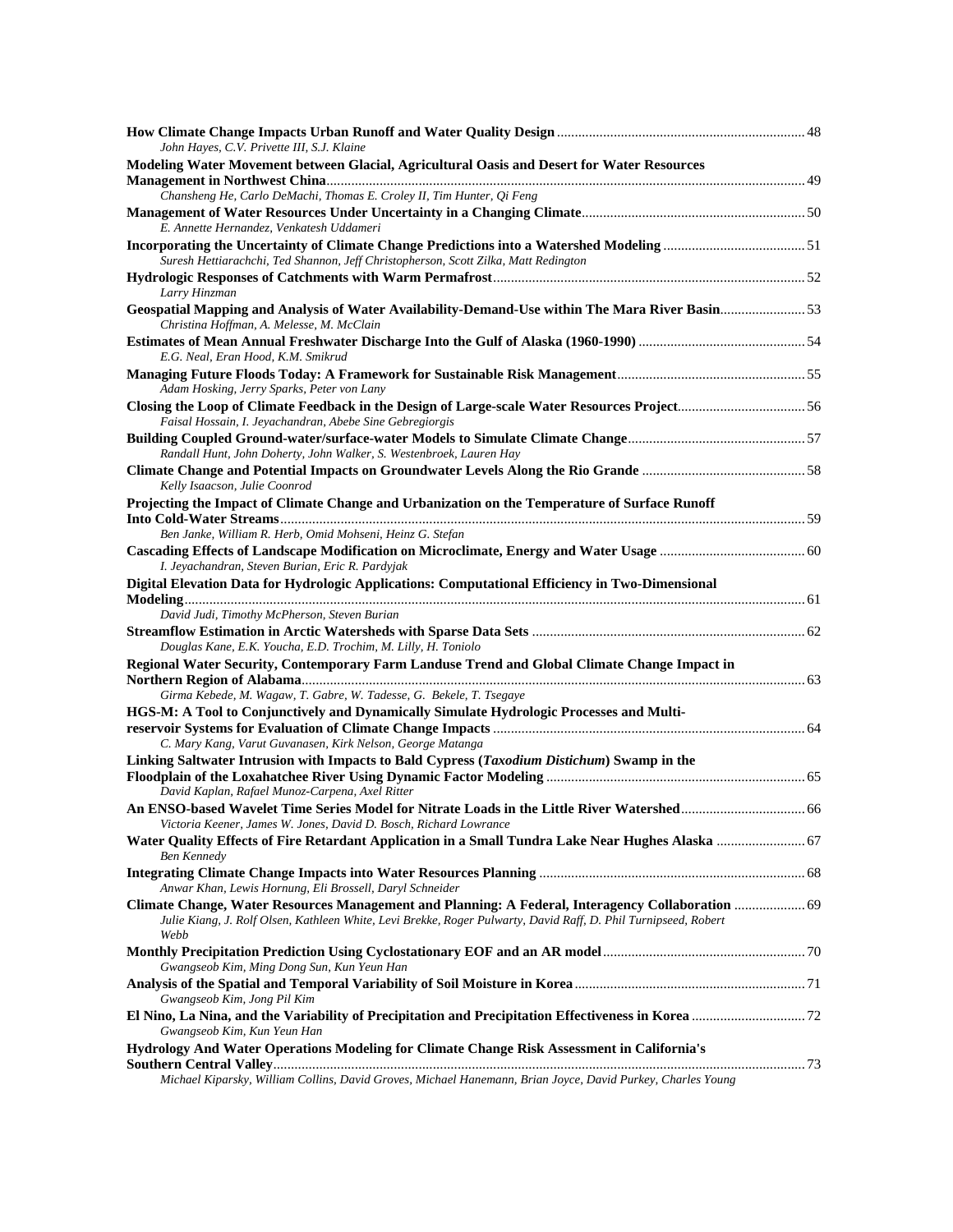| Christine Kirchhoff                                                                                                                                                                        |  |
|--------------------------------------------------------------------------------------------------------------------------------------------------------------------------------------------|--|
|                                                                                                                                                                                            |  |
| Andrew Kliskey, Lilian Alessa                                                                                                                                                              |  |
| Kathryn Koczot                                                                                                                                                                             |  |
| Hyun-Han Kwon, Young-Il Moon, Tae-Suk Oh, Jang-Won Moon                                                                                                                                    |  |
|                                                                                                                                                                                            |  |
| Hyun-Han Kwon, B-S. Kim, Seok-Young Yoon, Bokyung Kim                                                                                                                                      |  |
| <b>Glenn Landers</b>                                                                                                                                                                       |  |
| Where Will All the Salmon Go? Simulating Future Habitat Conditions and Population Dynamics in a                                                                                            |  |
| Jody B. Lando, Frank Ligon, William E. Dietrich, Stephen C. Ralph                                                                                                                          |  |
| Ann Marie Larquier, Michael G. Loso, Chris Larsen                                                                                                                                          |  |
| Impacts of Climate Variability and Change on the Energy and Water Balance of a North Temperate                                                                                             |  |
|                                                                                                                                                                                            |  |
| John Lenters, Kathleen D. Holman, Jun Wang                                                                                                                                                 |  |
| Anna K. Liljedahl, Larry Hinzman, Yoshinobu Harazono, Donatella Zona, Walter C. Oechel                                                                                                     |  |
| Kwang-Suop Lim, Lee Dong-Ryul, Choi Si-Jung                                                                                                                                                |  |
| Forest Fuel Moisture Disturbances Across the United States in Response to Climate Change and                                                                                               |  |
| Yongqiang Liu                                                                                                                                                                              |  |
| Assessment of Learning Experiences of Undergraduate Researchers in an NSF/REU Site on                                                                                                      |  |
| Vinod Lohani, Tamim Younos                                                                                                                                                                 |  |
|                                                                                                                                                                                            |  |
| Luke Lovell, Tim Reeder, Owen Tarrant                                                                                                                                                      |  |
| Development of a Climate Forecast Decision Support Tool Using Stakeholder Involvement for<br>Assessing and Examining Drought Risks and Water Management Strategies for the Upper Rio Hondo |  |
| Thomas Lowry, Jesse D. Roach, Vincent C. Tidwell, Elizabeth H. Richards                                                                                                                    |  |
|                                                                                                                                                                                            |  |
| Bruce Lytle, Frank P. Jaeger                                                                                                                                                               |  |
| Modeling the Effect of Land-use Change As Well As Soil and Water Management Practices on Water                                                                                             |  |
| Liya Mango, A. Melesse, M. McClain, J. Onsted, D. Gann                                                                                                                                     |  |
| Integrated Watershed Scale Response to Climate Change in Selected Basins Across the United States  91<br>S. Markstrom, Lauren Hay                                                          |  |
|                                                                                                                                                                                            |  |
| <b>Mark Masters</b>                                                                                                                                                                        |  |
| Mark Mastin                                                                                                                                                                                |  |
| Hydrogeosphere Application to Evaluate Basin-scale Integrated Surface-subsurface Water Flow and                                                                                            |  |
| George Matanga, C. Mary Kang, Lorri Peltz-Lewis, Lisa Rainger, Rob McLaren, Don DeMarco                                                                                                    |  |
| Sue Mauger, Jeff Davis, Gay Davis                                                                                                                                                          |  |
| The Effects of Surface Water Quality and Microfiltration Membrane Charge Characteristics on                                                                                                |  |
| Erin McDonald, Silke Schiewer                                                                                                                                                              |  |
|                                                                                                                                                                                            |  |
| Michael McHugh, Laurel Stadjuhar, Kristina Wynne<br>Potential Water Constraints on Energy Production in the Colorado River Basin Under Climate                                             |  |
|                                                                                                                                                                                            |  |
| Timothy McPherson, Michael Rivera, David Judi, Darrin Visarraga                                                                                                                            |  |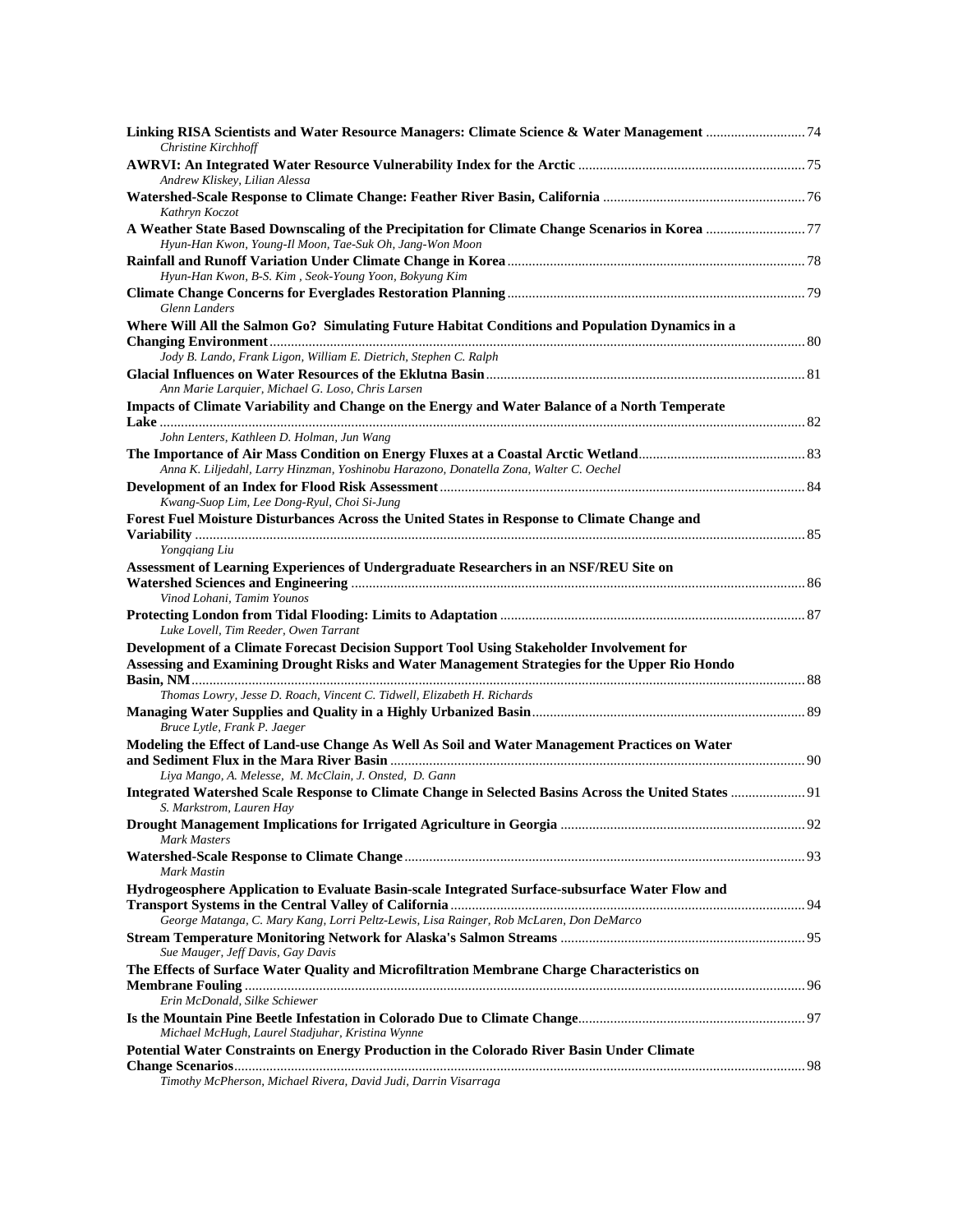| Stephen Bourne, Gordon H. Reeves, Kelly M. Burnett, Analisa Noel McKay, Matthew Goslin, Lee E. Benda,                                                  |  |
|--------------------------------------------------------------------------------------------------------------------------------------------------------|--|
| Allison Bidlack, Erica McCall Valentine                                                                                                                |  |
| Christy Miller, David Broadfoot                                                                                                                        |  |
| <b>Stuart Muller</b>                                                                                                                                   |  |
|                                                                                                                                                        |  |
| Sonia Nagorski, Daniel Engstrom, John Hudson, Eran Hood, David Krabbenhoft, John DeWild, George Aiken                                                  |  |
| Adapting Water Management Programs to Climate Change at the Toronto and Region Conservation                                                            |  |
| Ryan Ness, Don Haley                                                                                                                                   |  |
| Climate Warming in California's Sierra Nevada: Potential Water Temperature Impacts and                                                                 |  |
| Sarah Null, Joshua H. Viers, Jeffrey Mount, Michael L. Deas, Stacy K. Tanaka                                                                           |  |
| Matt O'Connor                                                                                                                                          |  |
| <b>Edward Plumb</b>                                                                                                                                    |  |
| Monitoring the Effects of Climate Change on Springs, Seeps and Other Water Resources in the                                                            |  |
|                                                                                                                                                        |  |
| Boris Poff, Debra Hughson                                                                                                                              |  |
| Panel: Addressing Climate Change in Alaska, Where Are We As a State? Where Are We Going? 108<br>Jacqueline Poston                                      |  |
| Can We Use Hydrologic Models Calibrated with Past Data for Climate Change Impact Studies?  109<br>Annie Poulin, Francois Brissette, Robert Leconte     |  |
|                                                                                                                                                        |  |
| R. Steven Regan, S. Markstrom, Lauren Hay, Richard Niswonger                                                                                           |  |
| Assessing Hydrologic Vulnerability of Sierra Nevada Watersheds Under Climate Warming                                                                   |  |
| David E. Rheinheimer, Joshua H. Viers, Jay R. Lund, Jeffrey Mount, Vishal Mehta                                                                        |  |
|                                                                                                                                                        |  |
| John Risley, Lauren Hay, S. Markstrom                                                                                                                  |  |
| Michael Rivera, David Judi, Timothy McPherson                                                                                                          |  |
| Jennifer Rover, Bruce Wylie, Lei Ji                                                                                                                    |  |
| Comparing Methods to Investigate the Impacts of Climate Change on the Hydrological Regime of                                                           |  |
| Luc Roy, Georges Desrochers, Rene Roy, Guenther Pacher, Fredric Guay, Dominique Tapsoba                                                                |  |
| A Shared Vision Modeling Framework for Water Resources Management Under Climatic                                                                       |  |
| Jae Ryu, Ray Supalla, Cody Knutson, Xun-Hong Chen, Richard Palmer                                                                                      |  |
| Effects of Postglacial Succession on Stream Water Quality and Chemistry in Glacier Bay,                                                                |  |
|                                                                                                                                                        |  |
| Nickolas Schlosstein, Eran Hood, Sonia Nagorski<br>Variability, Seasonality, and Persistence of Fecal Coliform Bacteria in Alaska Urban and Semi-Urban |  |
| William Schnabel                                                                                                                                       |  |
|                                                                                                                                                        |  |
| William Schnabel, M. Lilly, Amy Tidwell, H. Toniolo                                                                                                    |  |
| Integrating Ground Water Remediation and Sustainable Ground Water Management Practices120<br>William Schneider, Kevin Mayer                            |  |
| The Implications of Climate Change on the Ohio River and the Ohio River Valley Water Sanitation                                                        |  |
|                                                                                                                                                        |  |
| Gerald Schulte                                                                                                                                         |  |
| Watershed Yields of Organic Matter and Nutrients in Southeast Alaska As a Function of Glacial                                                          |  |
| Durelle Scott, Eran Hood, Jason Fellman, Rob Spencer, Rick Edwards, Dave D'Amore                                                                       |  |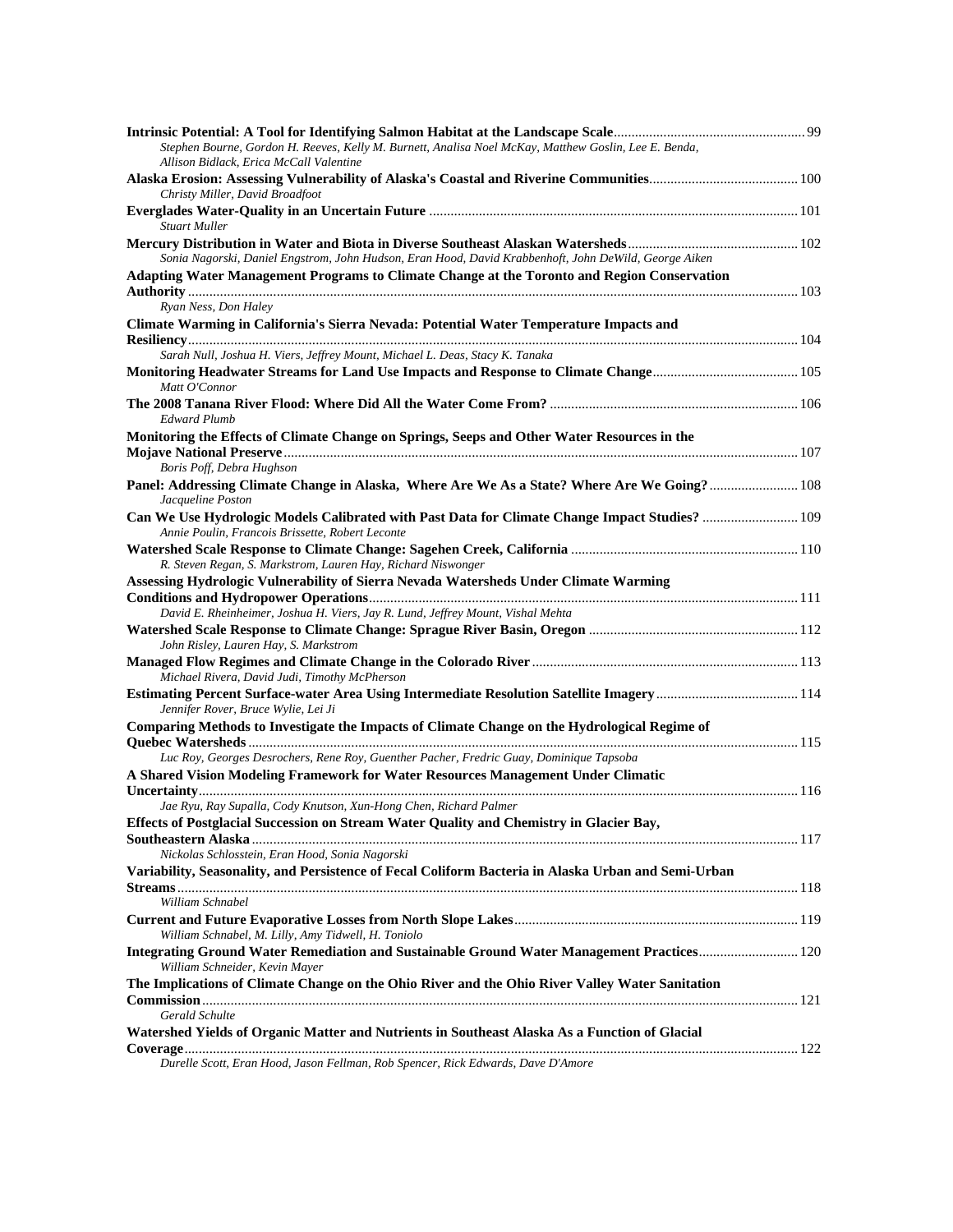| Effect of Downscaling Methods on the Assessment of the Impact of Climate Change in Watershed                                                                 |  |
|--------------------------------------------------------------------------------------------------------------------------------------------------------------|--|
|                                                                                                                                                              |  |
| Shimelis Setegn, A. Melesse, Karim Abbaspour, Bijan Dargahi, Ragahavan Srinivasan                                                                            |  |
| Water Resources Variability as a Result of Changing Climate: A Case Study in the Lake Tana Basin,                                                            |  |
| Shimelis Setegn, A. Melesse, Bijan Dargahi, Ragahavan Srinivasan                                                                                             |  |
| <b>Bruce Sexauer</b>                                                                                                                                         |  |
| Application of a GIS-based Model to Simulate Soil Moisture and Stream Runoff in Mountainous                                                                  |  |
|                                                                                                                                                              |  |
| Yung-Chung Chuang, Shyue-Cherng Liaw                                                                                                                         |  |
| Implementation of a GRTS Survey Design for Monitoring the Impacts of Climate Change on Aquatic                                                               |  |
| <b>Trey Simmons</b>                                                                                                                                          |  |
|                                                                                                                                                              |  |
| George Smith                                                                                                                                                 |  |
| Climate Change Adaptation of Stormwater Management Systems Charging Water Supplies  129                                                                      |  |
| Latham Stack, Michael Simpson, Thomas Crosslin, Derek Sowers, Colin Lawson                                                                                   |  |
| Amy Tidwell, Greta Myerchin                                                                                                                                  |  |
| North Slope Decision Support for Water Resources Planning and Management: Water Science                                                                      |  |
|                                                                                                                                                              |  |
| Amy Tidwell, Kelly Brumbelow, Stephen Bourne, William Schnabel<br>Remotely Sensed Precipitation Data for Hydrologic Applications from a Spectrum of Climatic |  |
|                                                                                                                                                              |  |
| Kenneth Tobin, Marvin Bennett                                                                                                                                |  |
| H. Toniolo, M. Lilly                                                                                                                                         |  |
| Potential Impacts of Climate Change on the Ability to Maintain Sreamflows to Sustain the Trout                                                               |  |
|                                                                                                                                                              |  |
| John Tracy                                                                                                                                                   |  |
| Climate Change, Water Impacts and Indigenous Peoples: Engaging Native Knowledge in Cross-                                                                    |  |
| Sarah Trainor, Jolene Tallsalt-Robertson, Cheryl Anderson, Dan Ferguson, Gregg Garfin                                                                        |  |
| Management of Agricultural Water Resources Under Uncertainty for the Dual Purposes of                                                                        |  |
| Venkatesh Uddameri, E. Annette Hernandez                                                                                                                     |  |
|                                                                                                                                                              |  |
| Roland Viger, Lauren Hay, S. Markstrom                                                                                                                       |  |
| Assessing Climate-change Impacts on the 2-year Flood in Selected Basins Across the United States: A                                                          |  |
| John Walker, Michael D. Dettinger, Lauren Hay, S. Markstrom                                                                                                  |  |
|                                                                                                                                                              |  |
| John E. Walsh<br>Estimating Water Use in El Paso County Texas Based on GIS and Remote Sensing Imagery for the                                                |  |
|                                                                                                                                                              |  |
| Jiao Wang, Nate Currit                                                                                                                                       |  |
| An Automated Statistical Downscaling Approach for Hydrologically-based Climate-change Studies                                                                |  |
| Christian Ward-Garrison, Lauren Hay, S. Markstrom                                                                                                            |  |
| Coupled Surface-water/ground-water Model Response to Climate and Land-use Change: Black Earth                                                                |  |
|                                                                                                                                                              |  |
| S. Westenbroek, Randall Hunt, Lauren Hay, S. Markstrom                                                                                                       |  |
|                                                                                                                                                              |  |
| Katherine Wieckowski, Marc Neltiz, Marc Porter, Katrina Bennett, Todd Hatfield, Katy Bryan, Dave Marmorek                                                    |  |
| David Williams, George A. Kalli                                                                                                                              |  |
|                                                                                                                                                              |  |
| Daqing Yang, Barry Goodison, Vladimir Ryabinin, Konrad Steffen, Tony Worby                                                                                   |  |
|                                                                                                                                                              |  |
| Joe Yelderman, Nathan Griswell                                                                                                                               |  |
|                                                                                                                                                              |  |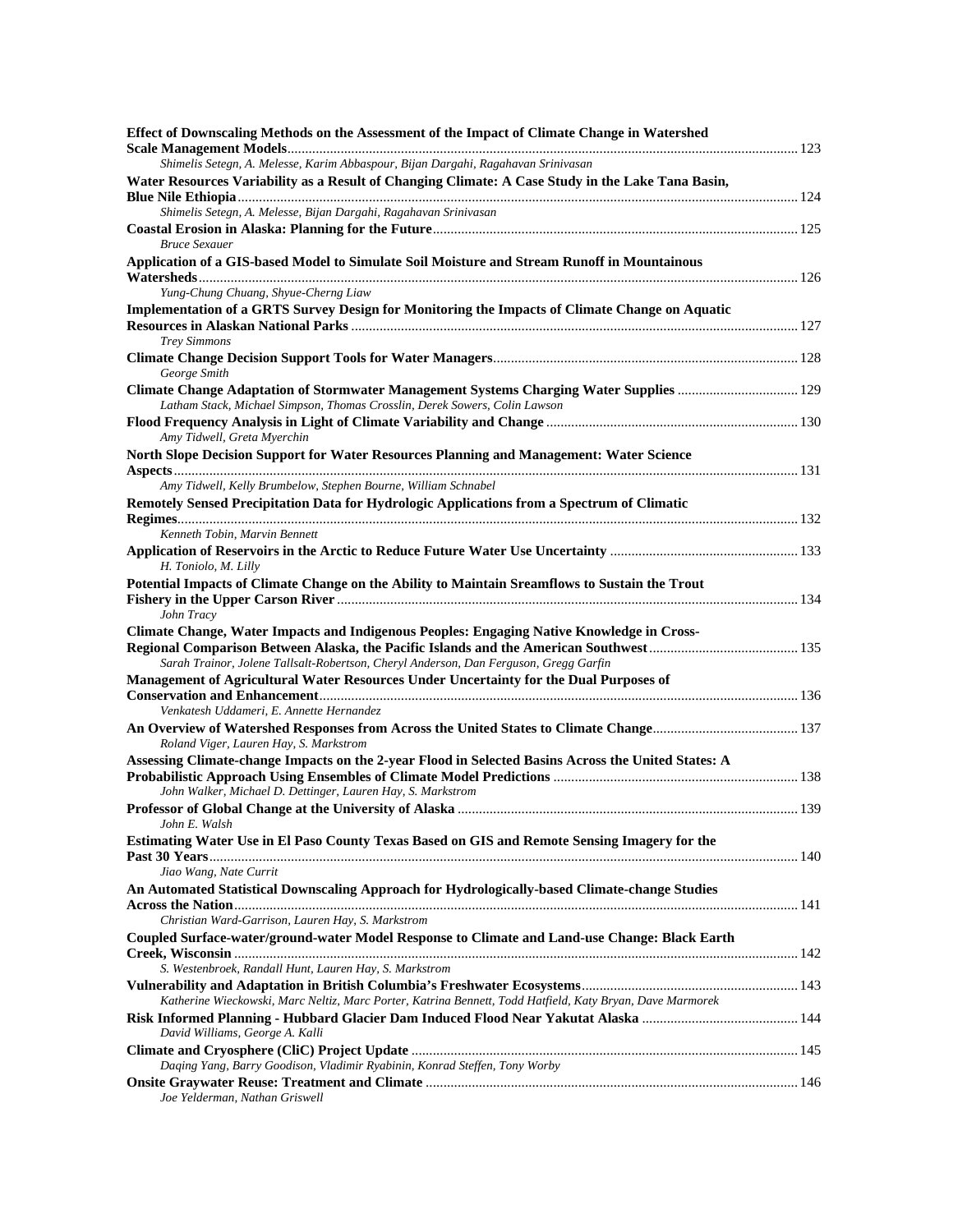| Global Sensitivity and Uncertainty Analysis of Hydrologic, Spatially Distributed Watershed Models -                                                                                              |  |
|--------------------------------------------------------------------------------------------------------------------------------------------------------------------------------------------------|--|
| Zuzanna Zajac, Rafael Munoz-Carpena                                                                                                                                                              |  |
|                                                                                                                                                                                                  |  |
| <b>Extended Abstracts</b>                                                                                                                                                                        |  |
| Anthony J. Eberhardt                                                                                                                                                                             |  |
| Copper Runoff to San Francisco Bay from Brake Pad Wear Debris: A Modeling Assessment  152<br>Anthony S. Donigian Jr., Brian R. Bicknell, Kirsten Sinclair Rosselot, Elizabeth A. Wolfram         |  |
| Modeling Sediment Impacts of Training Activities on Military Installations: Approach and Baseline<br>Anthony S. Donigian Jr., John C. Imhoff, Anurag Mishra, Patrick N. Deliman, Eileen C. Regan |  |
| Integrating Spatially Explicit Watershed Models with In-stream Habitat Models: A Discussion on                                                                                                   |  |
| Barnali Dixon, J. Earls, A.F. Casper, J.A. Gore                                                                                                                                                  |  |
| Bryan J. Heiner, Steven L. Barfuss<br>David F. G. Wolfe                                                                                                                                          |  |
| Price and Rate-structure Modifications As Drought and Climate Variability Management Tools for<br>David E. Rosenberg                                                                             |  |
| Water Management with Wastewater Treatment and Reuse, Desalination and Conveyance to                                                                                                             |  |
| Ahmed E. Aljuaidi, David E. Rosenberg, Jagath J. Kaluarachchi                                                                                                                                    |  |
| Derrick Thompson, Jeb Bell, Jake Edmunds, Glenn Tootle, Greg Kerr<br>John D. Fox                                                                                                                 |  |
| The Potential Impact of Climate Change on Groundwater Recharge (with Particular Emphasis on                                                                                                      |  |
| Frederick Bloetscher, Tara Bardi                                                                                                                                                                 |  |
| Potential Impacts of Climate Change and Population Growth on U.S. Water Supply and Demand in<br>G. Sun, S.G. McNulty, Jennifer A. Moore Myers, Erika C. Cohen, Robert Herring                    |  |
| Susanna Heather Glaze, Bobby J. Creel, Christopher Brown                                                                                                                                         |  |
| Haroon Stephen, Glenn Tootle, Cody Moser, Oubeid Aziz                                                                                                                                            |  |
| Timothy W. Hawkins                                                                                                                                                                               |  |
| John D. Fox                                                                                                                                                                                      |  |
| <b>Temporal Patterns and Spatial Consistency in North Carolina Piedmont Stream Temperature  246</b><br>J.L. Boggs, G. Sun, S.G. McNulty, W. Swartley, E. Treasure, W. Summer                     |  |
| John D. Wiener                                                                                                                                                                                   |  |
| Jose Luis Minjares-Lugo, Roberto F. Salmon-Castelo, Juan B. Valdes, Lucas A. Oroz-Ramos, Raul Lopez-Zavala                                                                                       |  |
| Jose A. Vergara                                                                                                                                                                                  |  |
| Kristine Shaw, Peter Newell                                                                                                                                                                      |  |
| Laura Stroup, Kevin Romig                                                                                                                                                                        |  |
| M. Lilly, H. Toniolo                                                                                                                                                                             |  |
| Lynn E. Johnson, Tim Schneider                                                                                                                                                                   |  |